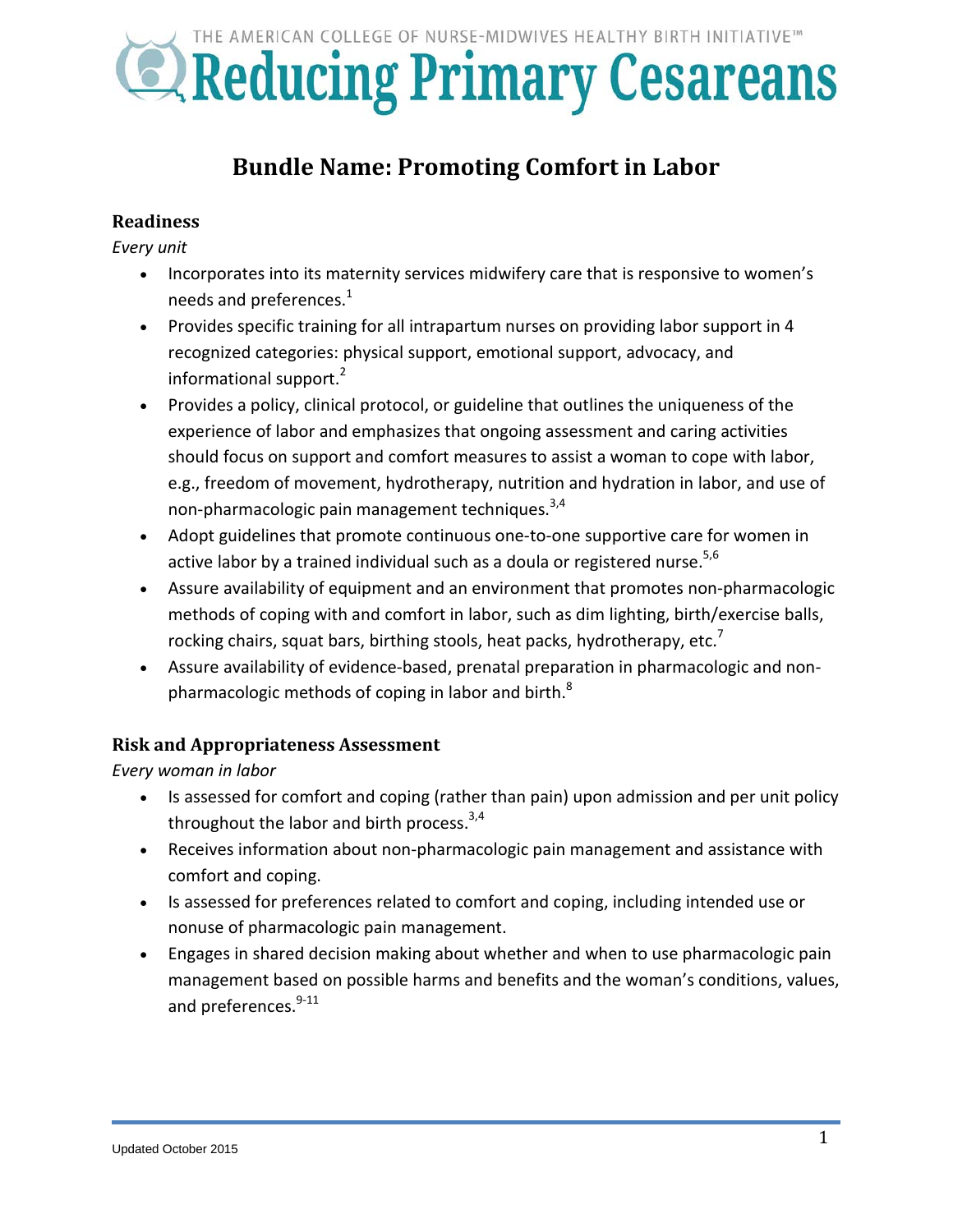## **Reliable Delivery of Appropriate Care**

*Every woman whose current intention is to labor without pharmacologic pain management*

- Receives encouragement to remain upright during labor and birth as desired and is encouraged to ambulate and change positions without restriction during labor.<sup>12,13</sup>
- In active labor receives continuous labor support by a midwife, nurse, and/or doula.<sup>1,5,6</sup>
- Has access to a range of non-pharmacologic comfort measure options, including hydrotherapy, transcutaneous electrical nerve stimulation (TENS), massage, birth balls, and relaxation techniques.<sup>7</sup>
- Receives clear communication that includes her partner and family in the process of shared decision making.<sup>9,10</sup>

## **Recognition and Response**

*Every woman who is not coping or who intends to use pharmacologic pain management*

- Receives non-pharmacologic comfort and support measures until pharmacologic pain management is in place and as a complement to pharmacologic pain management as needed.7
- Along with her partner/support companions continues to receive emotional, physical, and informational support and advocacy.<sup>2</sup>
- Continues to be assessed for comfort and coping (rather than pain) regularly throughout labor. 3,4
- Continues to be encouraged to move and change positions within bounds of safety.<sup>14,15</sup>

## **Reporting/Systems Learning**

*Every unit*

- Documents annual nurse competency in use of labor support and non-pharmacologic comfort and coping measures.<sup>5</sup>
- Provides ongoing/continuing staff education related to labor support and nonpharmacologic comfort and coping measures on an annual basis. New staff receive training in providing labor support in four recognized categories: physical support, emotional support, advocacy, and informational support within 60 days of hire.<sup>2,5</sup>
- Documents labor support in four recognized categories in patient electronic health record. 2
- Collects data on the number of women who receive narcotic, nitrous oxide, or epidural pain relief.
- Implements maternal experience surveys that include questions regarding comfort and coping in labor. 16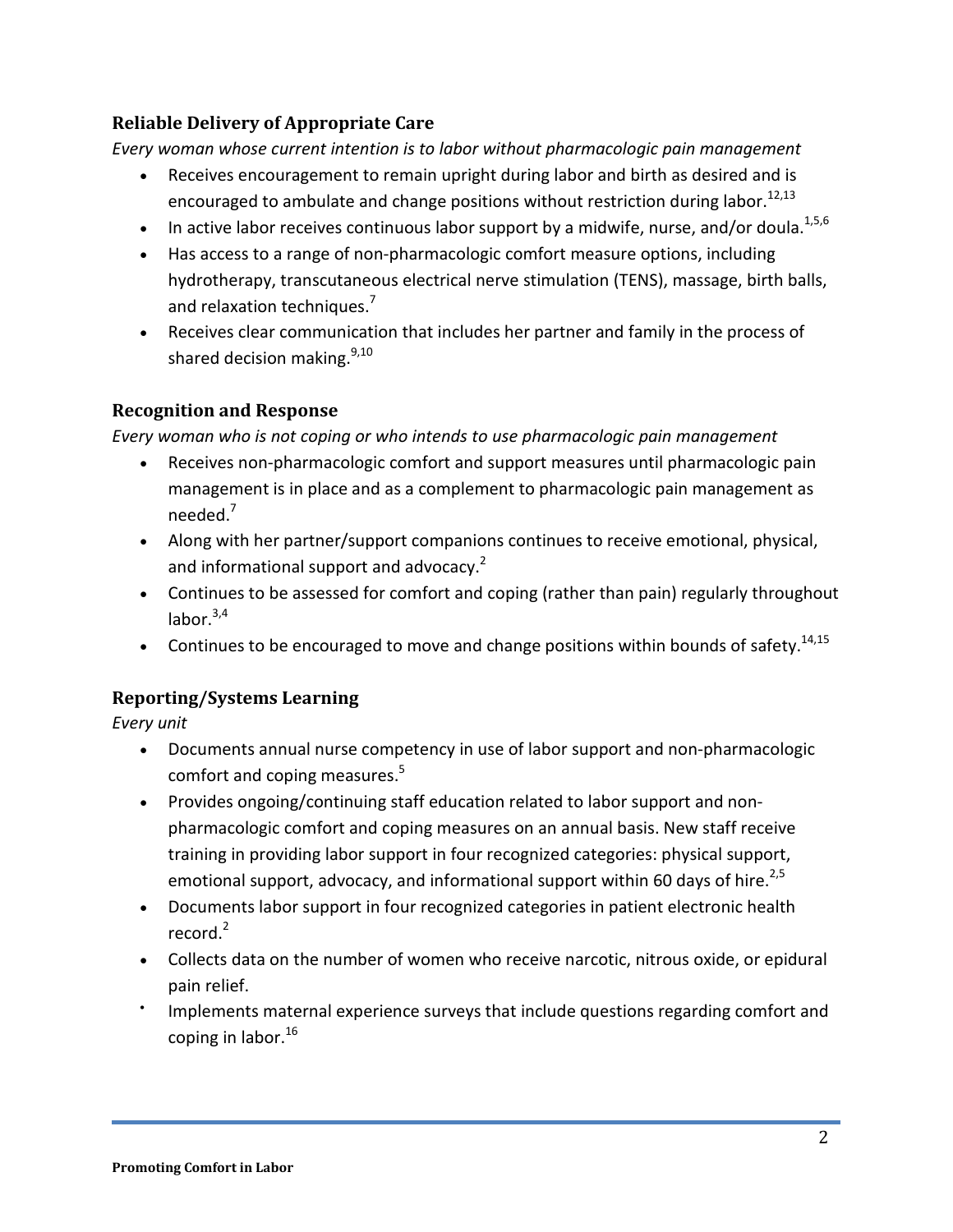#### **References**

- 1. Ten Hoope-Bender P, de Bernis L, Campbell J, et al. Improvement of maternal and newborn health through midwifery*. Lancet*. 2014;384(9949):1226- 1235.doi:10.1016/S0140-6736(14)60930-2.
- 2. Adams ED, Bianchi AL. A practical approach to labor support*. J Obstet Gynecol Neonatal Nurs*. 2008;37(1):106-115. doi: 10.1111/j.1552-6909.2007.00213.x.
- 3. Roberts L, Gulliver B, Fisher J, Cloyes KG. The coping with labor algorithm: an alternate pain assessment tool for the laboring woman*. J Midwifery Womens Health*. 2010;55(2):107-116. doi: 10.1016/j.jmwh.2009.11.002.
- 4. Gulliver BG, Fisher J, Roberts L. A new way to assess pain in laboring women: replacing the rating scale with a "coping" algorithm*. Nurs Womens Health*. 2008;12(5):404-408. doi: 10.1111/j.1751-486X.2008.00364.x.
- 5. Association of Women's Health, Obstetric and Neonatal Nurses. AWHONN position statement. Nursing support of laboring women*. J Obstet Gynecol Neonatal Nurs.*  2011;40(5):665-666. doi: 10.1111/j.1552-6909.2011.01288.x.
- 6. Hodnett ED, Gates S, Hofmeyr GJ, Sakala C. Continuous support for women during childbirth*. Cochrane Database Syst Rev*. 2013;7:CD003766. doi: 10.1002/14651858.CD003766.pub5.
- 7. Simkin P, Bolding A. Update on nonpharmacologic approaches to relieve labor pain and prevent suffering*. J Midwifery Womens Health*. 2004;49(6):489-504. doi: 10.1016/j.jmwh.2004.07.007.
- 8. Lothian JA. Listening to Mothers II: knowledge, decision-making, and attendance at childbirth education classes*. J Perinat Educ*. 2007;16(4):62-67. doi: 10.1624/105812407X244723.
- 9. Elwyn G, Frosch D, Thomson R, et al. Shared decision making: a model for clinical practice*. J Gen Intern Med*. 2012;27(10):1361-1367. doi: 10.1007/s11606-012-2077- 6.
- 10. Gee RE, Corry MP. Patient engagement and shared decision making in maternity care*. Obstet Gynecol*. 2012;120(5):995-997. doi: http://10.1097/AOG.0b013e31827046ac.
- 11. Quality patient care in labor and delivery: a call to action*. J Midwifery Womens Healt*h. 2012;57(2):112-113. doi: 10.1111/j.1542-2011.2011.00163.x.
- 12. Adachi K, Shimada M, Usui A. The relationship between the parturient's positions and perceptions of labor pain intensity*. Nurs Re*s. 2003;52(1):47-51.
- 13. Miquelutti MA, Cecatti JG, Makuch MY. Upright position during the first stage of labor: a randomised controlled trial. *Acta Obstet Gynecol Scan*d. 2007;86(5):553- 558. doi: 10.1080/00016340601185251.